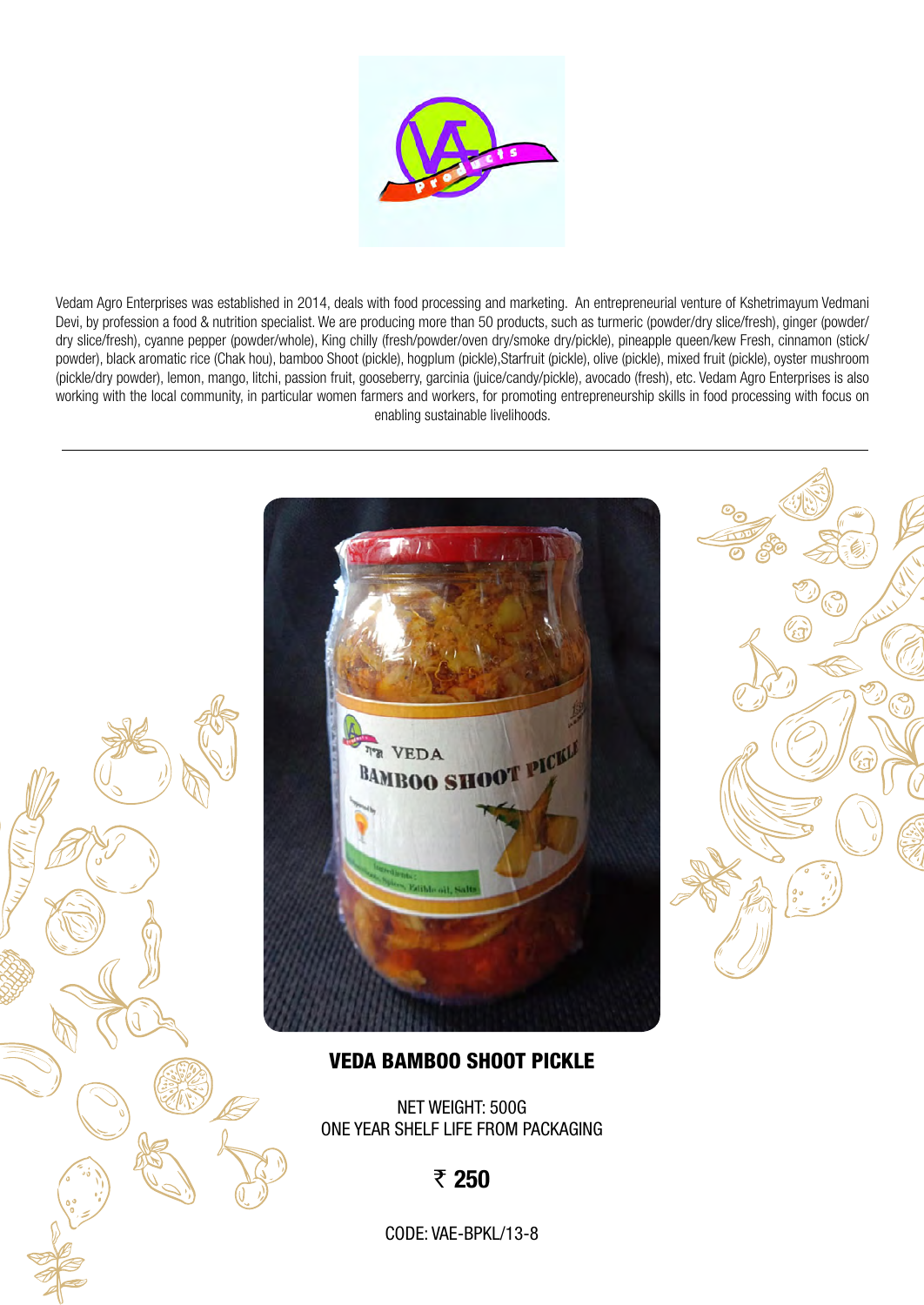



#### VEDA Black Rice Whole

Net Weight: 500g One year shelf life from vacuum packaging

₹ 180

Code: VAE-BrW/4-1

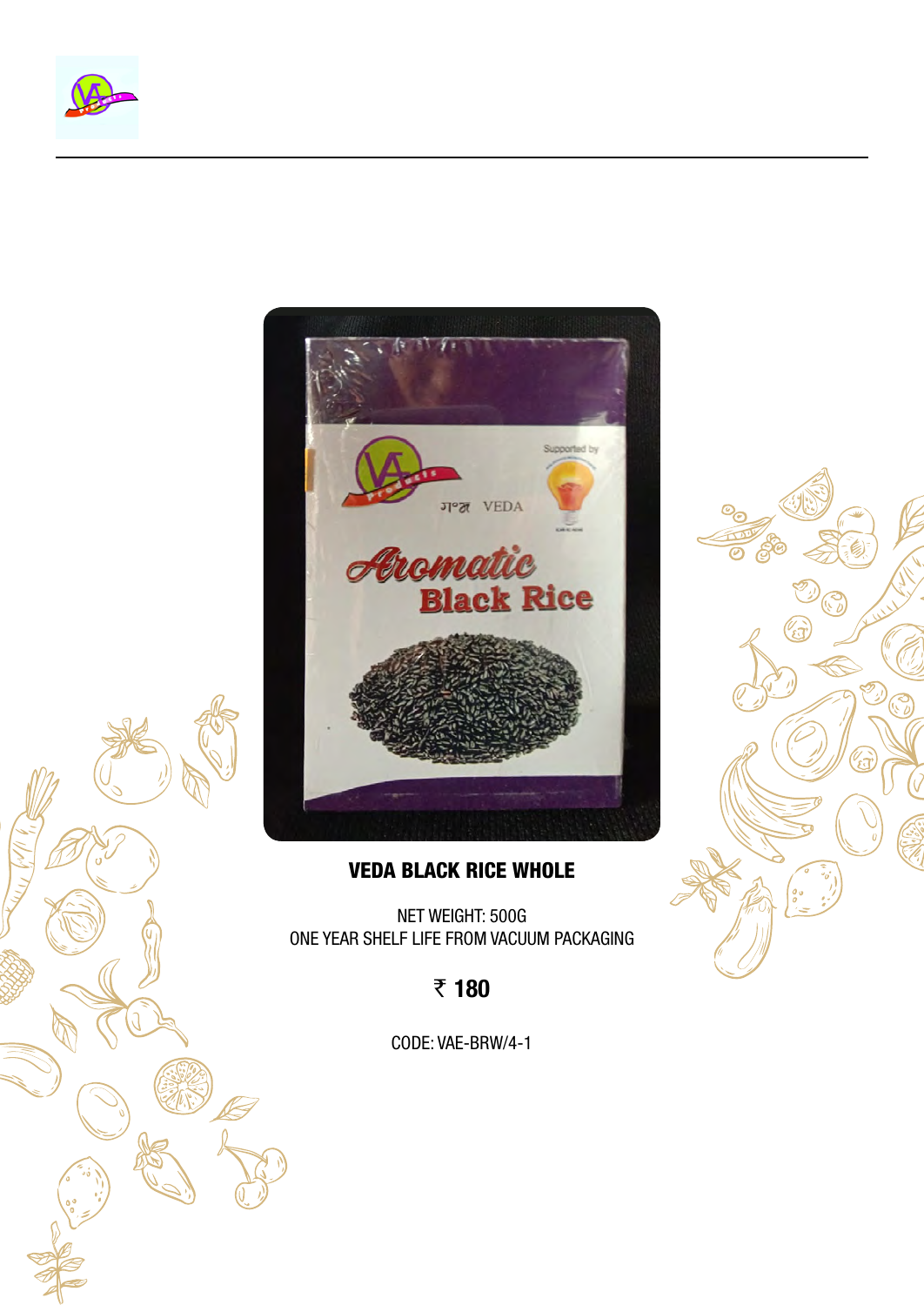



#### VEDA Ginger Dry Slice

Net Weight: 500g One year shelf life from packaging

₹ 150

CODE: VAE-GDS/3 2

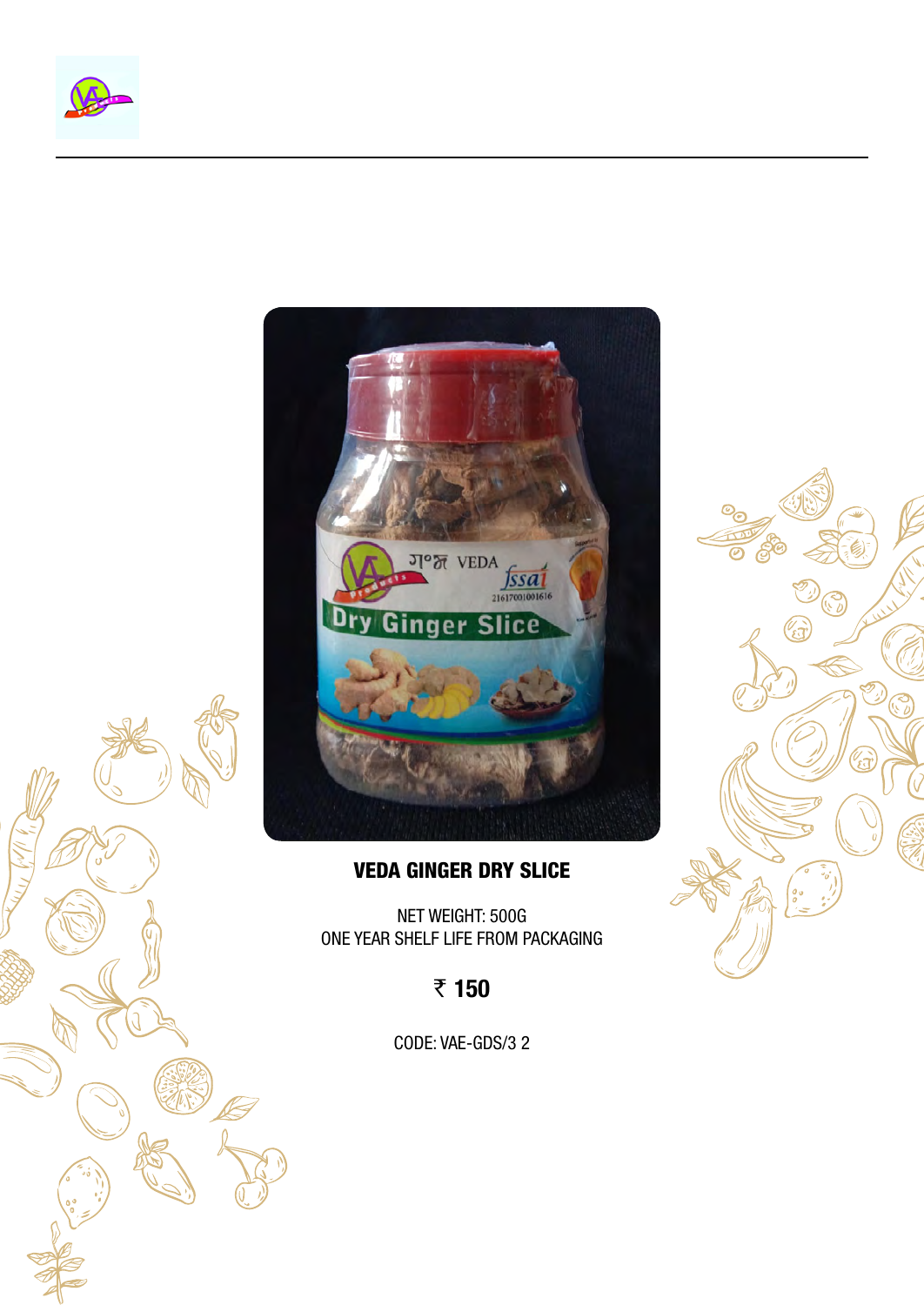



#### VEDA King Chilli Pickle

Net Weight: 500g One year shelf life from packaging

₹ 250

Code: VAE-Kpkl/13-9

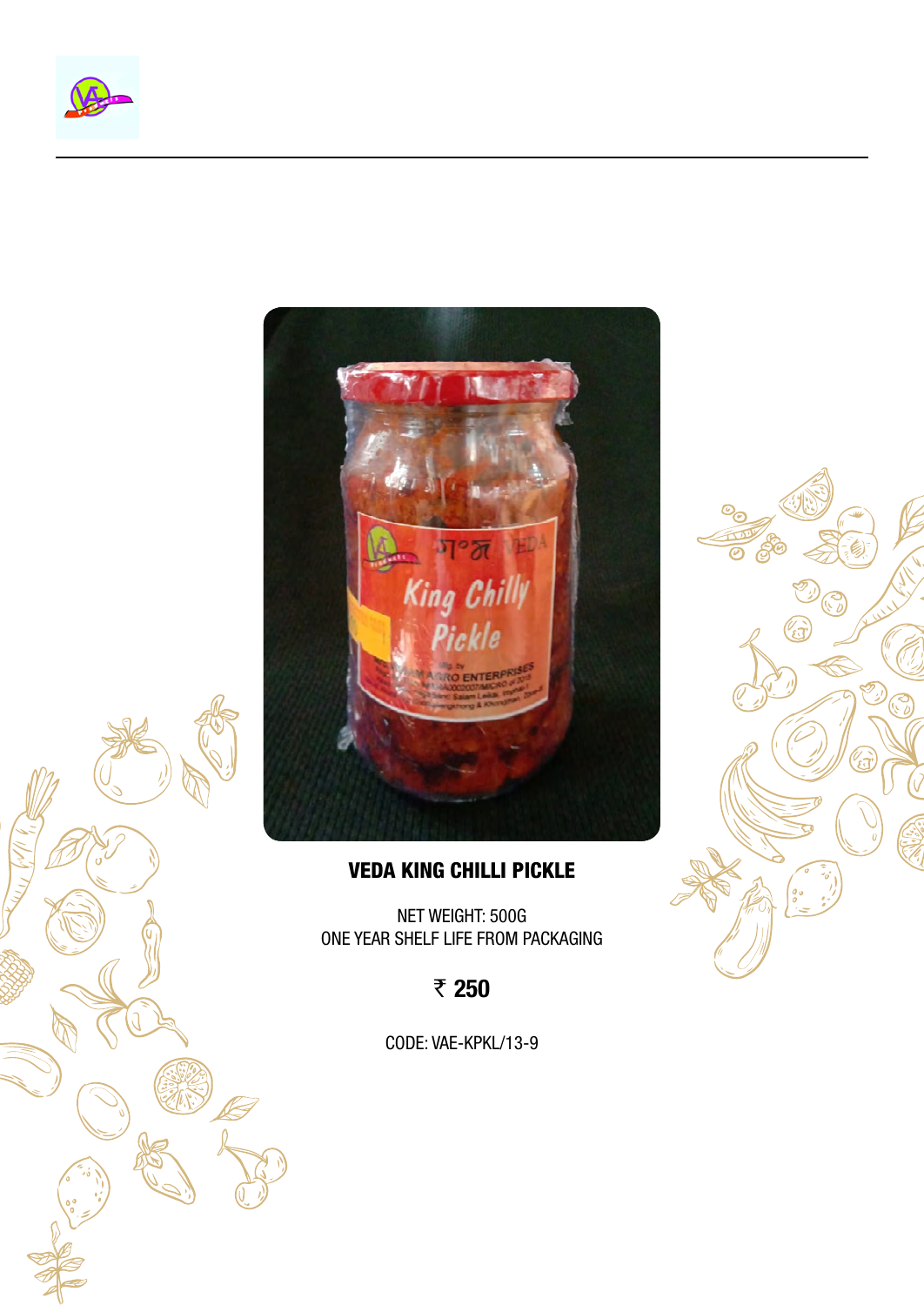





## VEDA Lemon RTS Juice

Net Weight: 250ml Six months shelf life from packaging

> ₹ 15 in State ₹ 20 outside State

> > Code: VAE-LeJ/7-1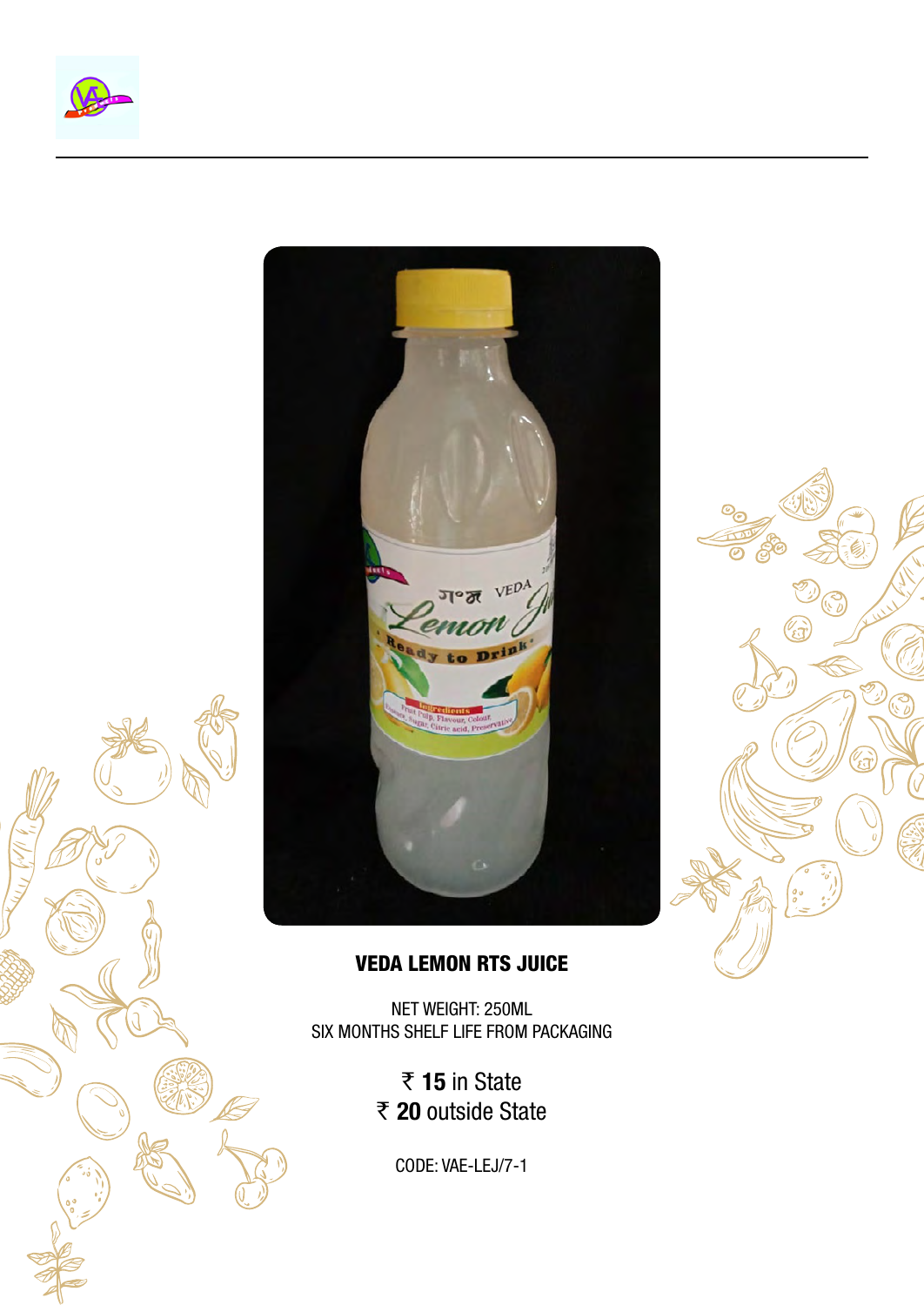





### VEDA Litchi RTS Juice

Net Weight: 250ml Six months shelf life from packaging

> ₹ 15 in State ₹ 20 outside State

> > Code: VAE-LiJ/7-2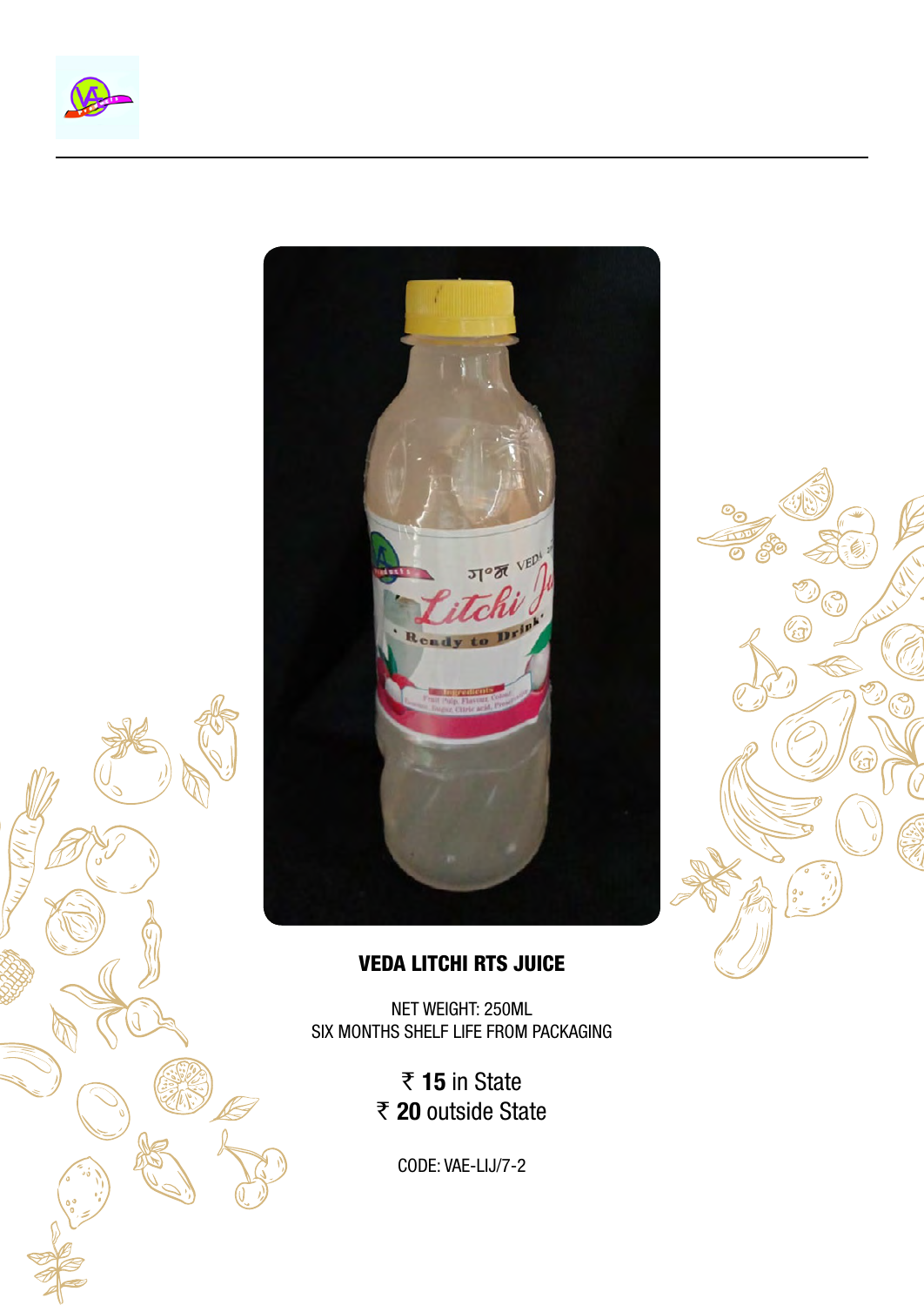





## VEDA Mango RTS Juice

Net Weight: 250ml Six months shelf life from packaging

> ₹ 15 in State ₹ 20 outside State

Code: VAE-MaJ/7-3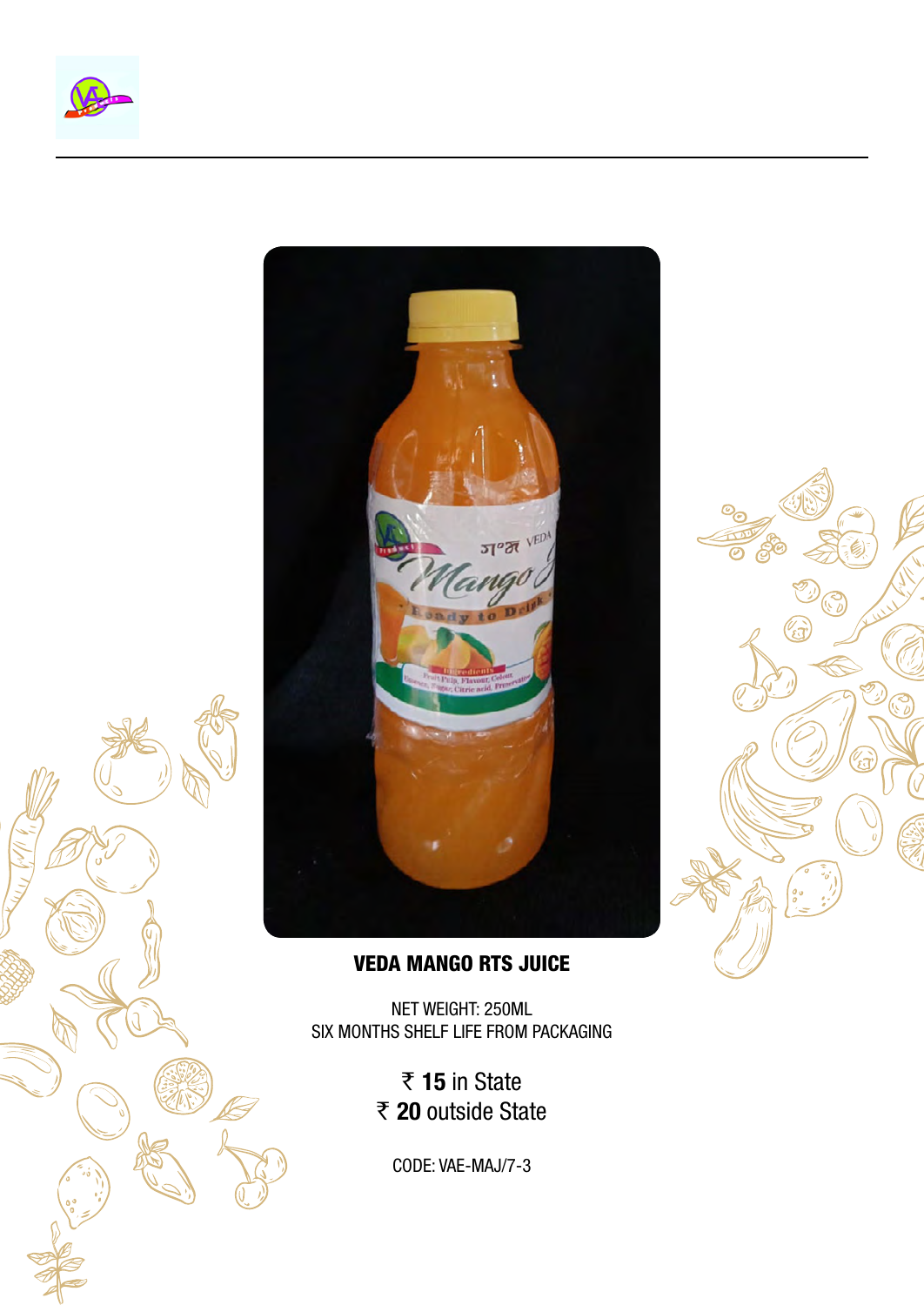





## VEDA Orange RTS Juice

Net Weight: 250ml Six months shelf life from packaging

> ₹ 15 in State ₹ 20 outside State

Code: VAE-OrJ/7-4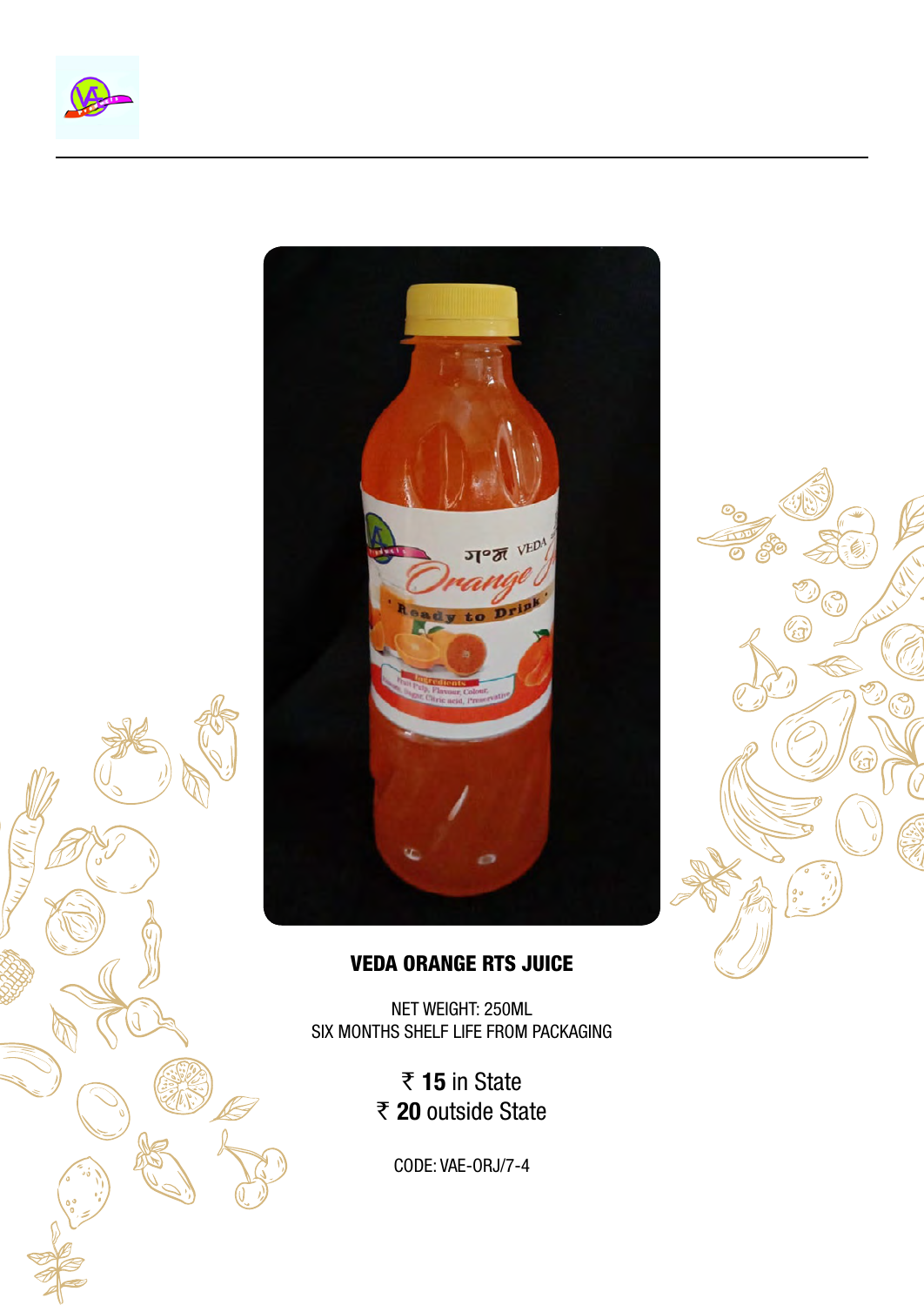





## VEDA Pineapple RTS Juice

Net Weight: 250ml Six months shelf life from packaging

> ₹ 15 in State ₹ 20 outside State

Code: VAE-PplJ/7-5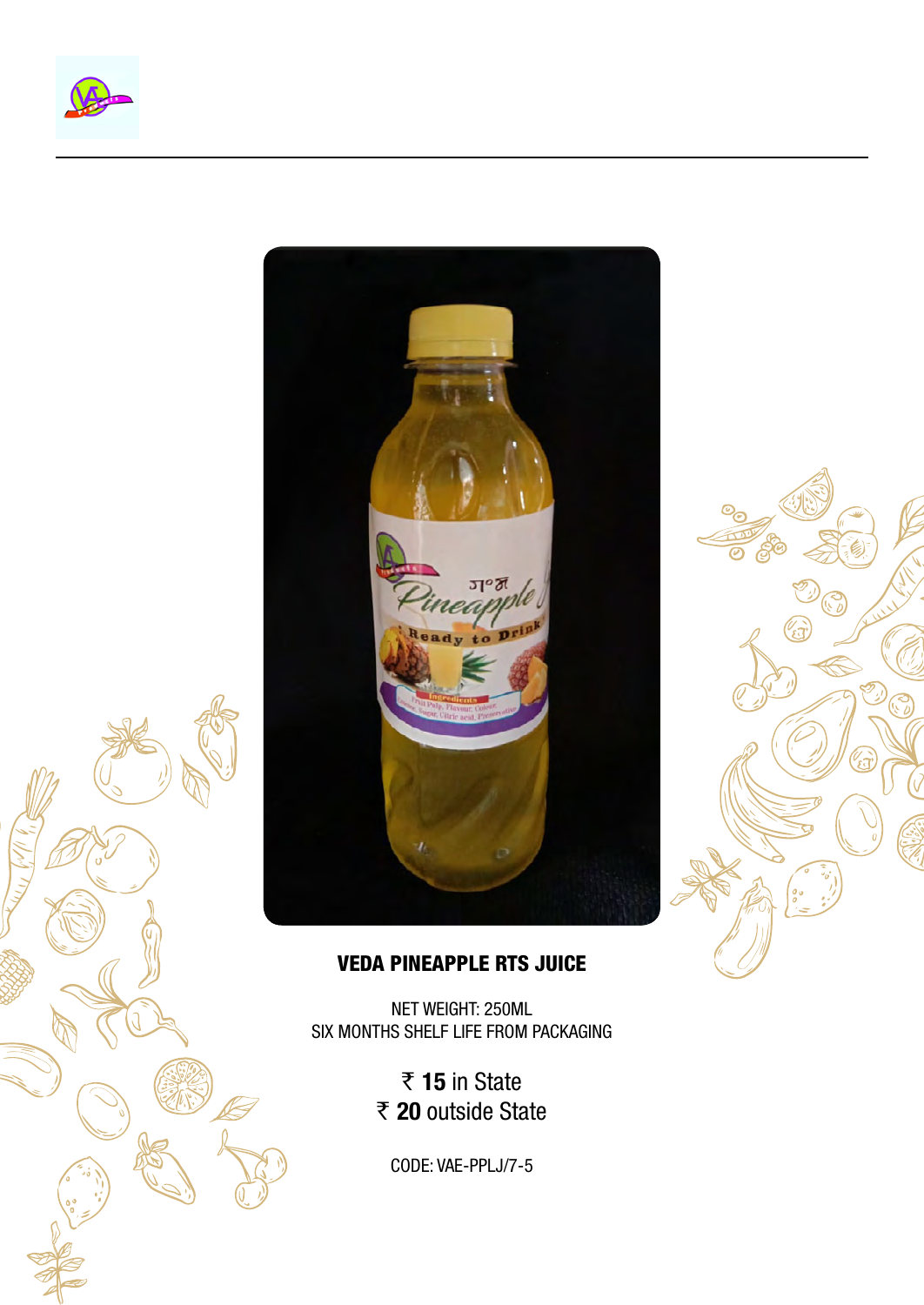





#### VEDA Puffed Black Rice

Net Weight: 500g One year shelf life from packaging

₹80

Code: VAE-BrPf/4-2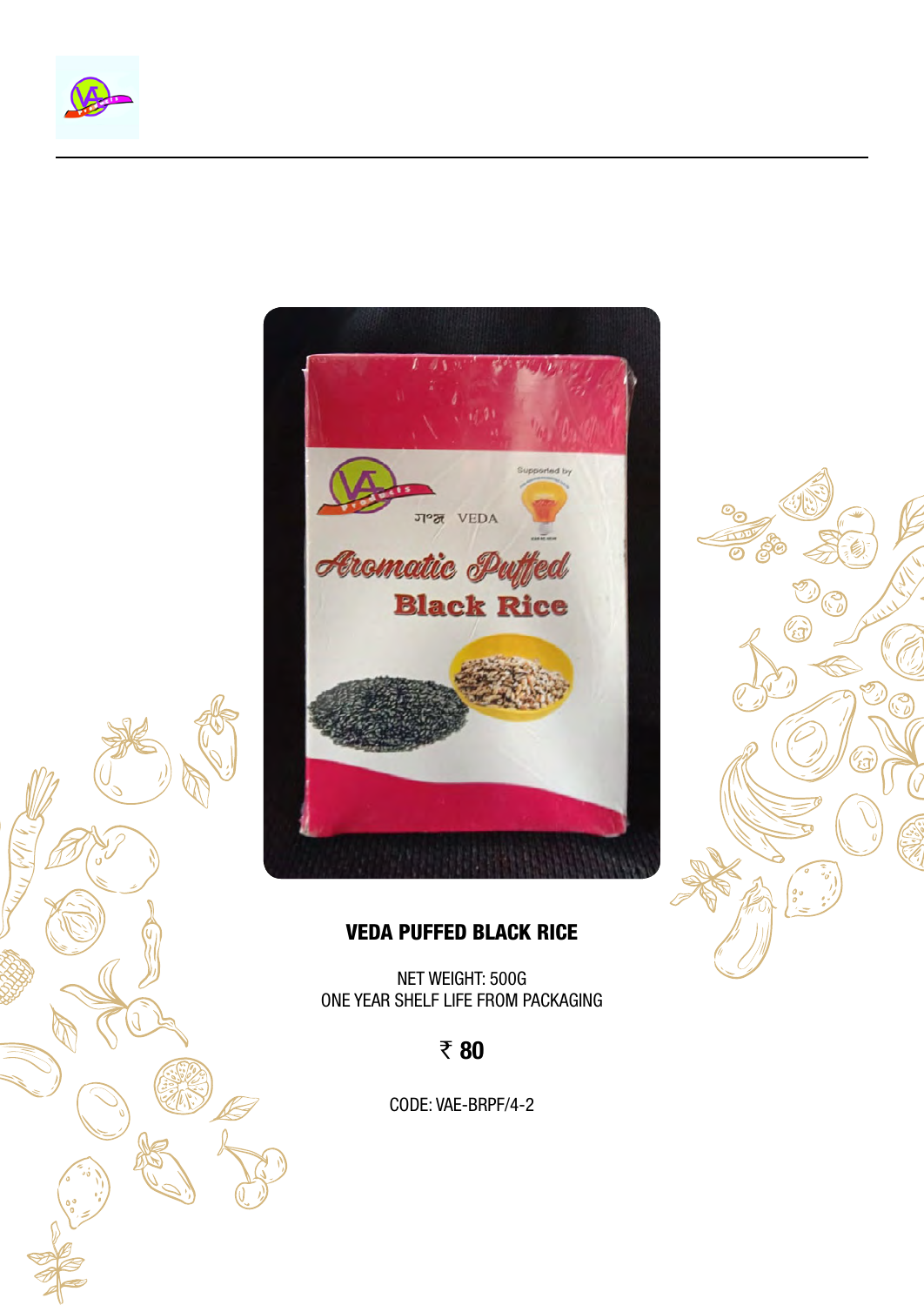





### VEDA Turmeric Dry Slice

Net Weight: 500g One year shelf life from packaging

# ₹ 100

CODE: VAE-TDS/3-2